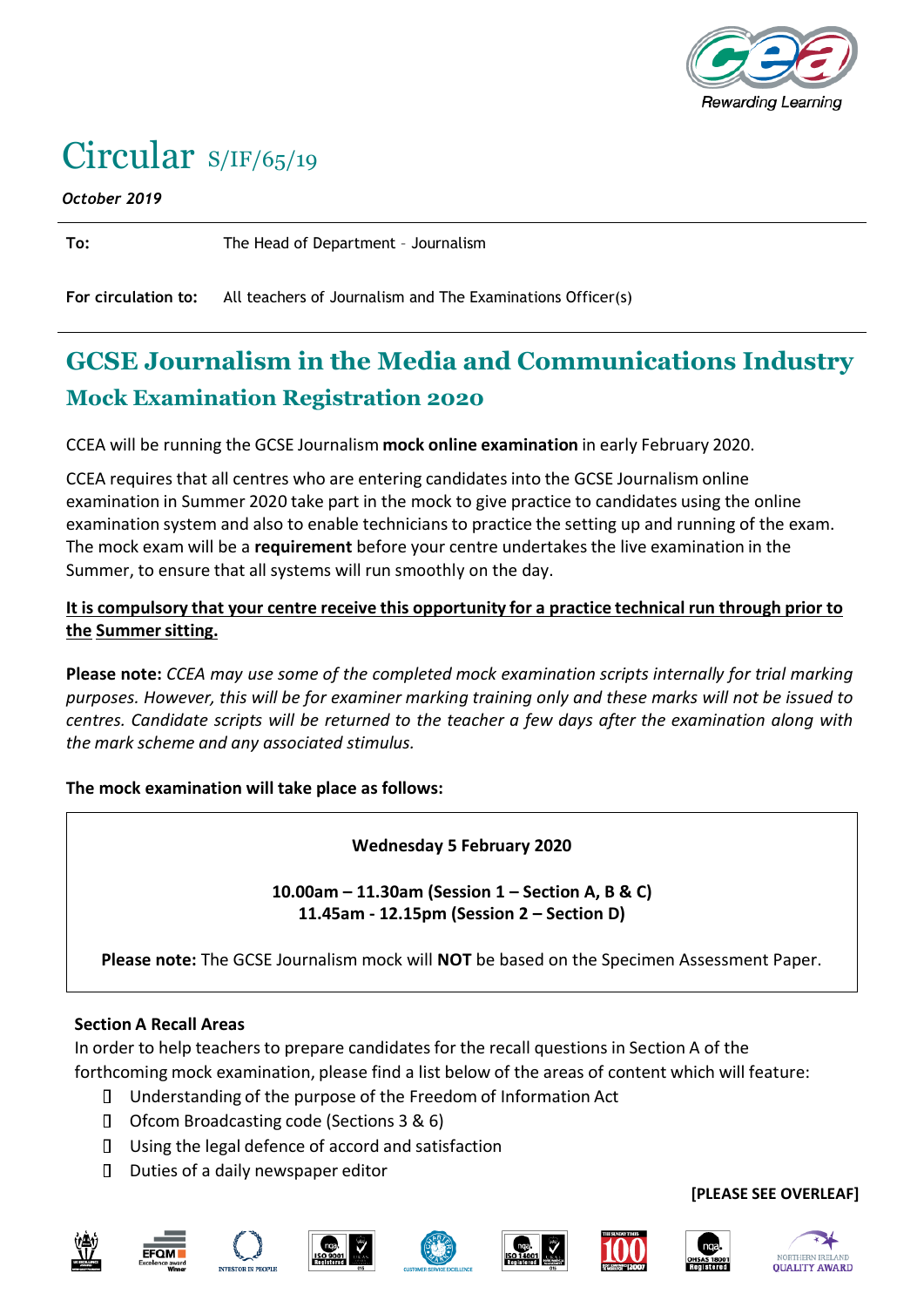

- $\Box$  Types of target audience (by demographic scope i.e. regional/national/local)
- Radio Technical Features/Terminology (term for background noise)
- TV News Features(studio presenter/ clock / graphic ‐ ticker tape accepted)

**Please note:** This information does not relate in any way to the live summer examination. Teachers must ensure that all specification content areas are covered in preparation for the live summer assessment.

#### **Section D Pre‐Release**

The Section D pre-release material, which candidates can view in advance of the mock examination, will be issued at time of registration.

# **Mock Examinations Registration Process**

#### **Registration Deadline:**

#### The **closing date** for registration is *Tuesday 7th January 2020*.

\*\* It is imperative in particular that ALL registrations for ALL LEVELS are in by this date, due to the transfer of files to C2k Schools, in particular. The files will be automatically rolled out based on the *Mock registration list provided to C2k by CCEA. Failure to register by this date may mean that your centre cannot participate in the mock examinations and potentially the Summer Examination Series. \*\**

#### **Registration Link:**

To enter for the mock examinations**teachers** must **register** their candidates online via the website: [http://www.ccea.org.uk/journalismregister.](http://www.ccea.org.uk/journalismregister) Before registering please have both the **teacher and technician's name**, **email address** and also your **centre number** to hand.

Registration will **open** for teachers on *Monday 2<sup>nd</sup> December 2019* when the above link will be activated.

# **Candidate Logins:**

Once registered, a page will display the **candidates' logins** which teachersshould make a note of. These numbers are **NOT** the pupils' usual candidate numbers but are instead numbers generated exclusively for use in the mock exam. These will be displayed on the web page after registration and will also be emailed to the teacher.

**Teacher Instructions and Step by Step Guide:** The teacher must download the *Teacher Instructions* and *Step by Step Guide* booklets using the link provided. These documents will provide instructions on how to run the mock examination. The teacher must then give the *Step by Step Guide* booklet to the school technician as it relates to the technical set up and running of the mock examination.

# **Mock Exam Hard Copy Hand‐outs:**

# **Part 1 Questions 10 & 12 StimulusInsert and Part 2 Question 13 Pre‐Release Material**

Please note that the insert for use in Questions 10 and 12 (Part 1) and the pre-release material for use in Question 13 (Part 2) will be emailed to teachers once they have registered. Teachers should ensure that the Question 13 pre‐release material is issued to students in advance of the exam and the insert for Questions 10 and 12 must only be issued to students at the start of the exam sitting.

















**[PLEASE SEE OVERLEAF]**